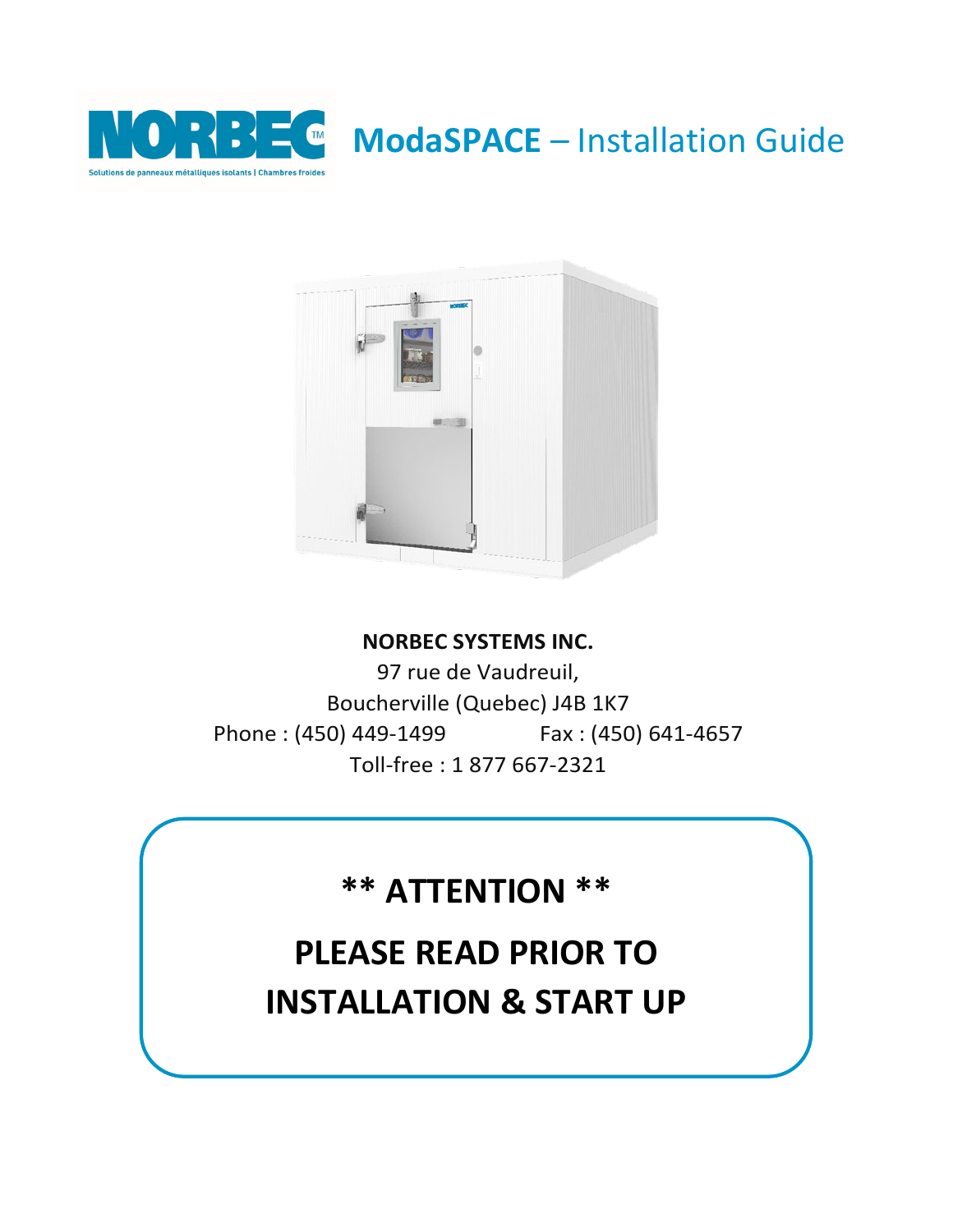

## Table of Content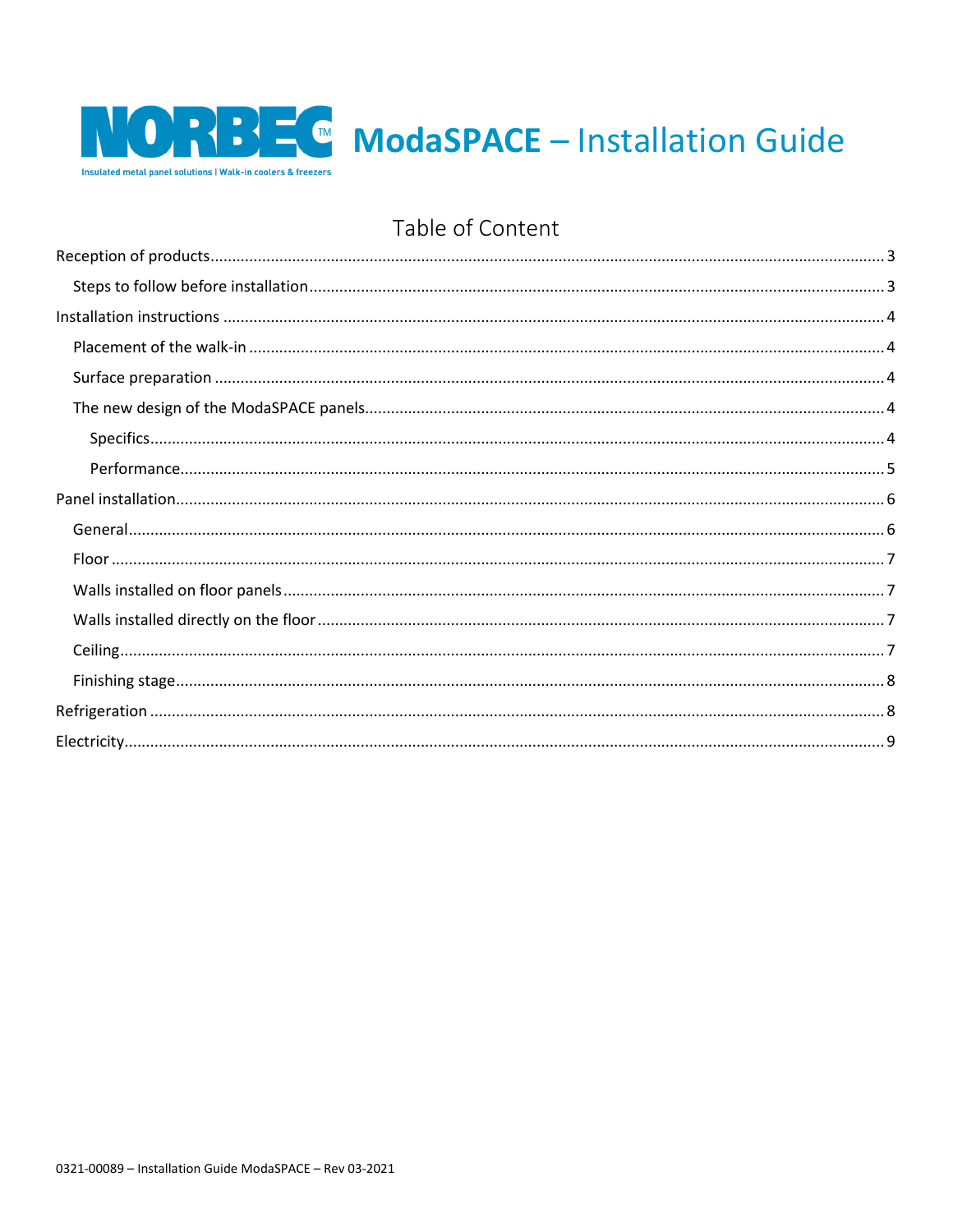

## <span id="page-2-0"></span>Reception of products

## <span id="page-2-1"></span>Steps to follow before installation

- 1. Keep all delivery receipts
	- Delivery slip
	- Bill of lading
	- Shipping list
	- List of panels/pallets
	- Carrier documents
- 2. Ensure that all material is received according to the delivery slip (refer to the example below).
- 3. For more details refer to the procedure « YOUR RESPONSIBILITY WHEN RECEIVING FREIGHT » at the end of this document.

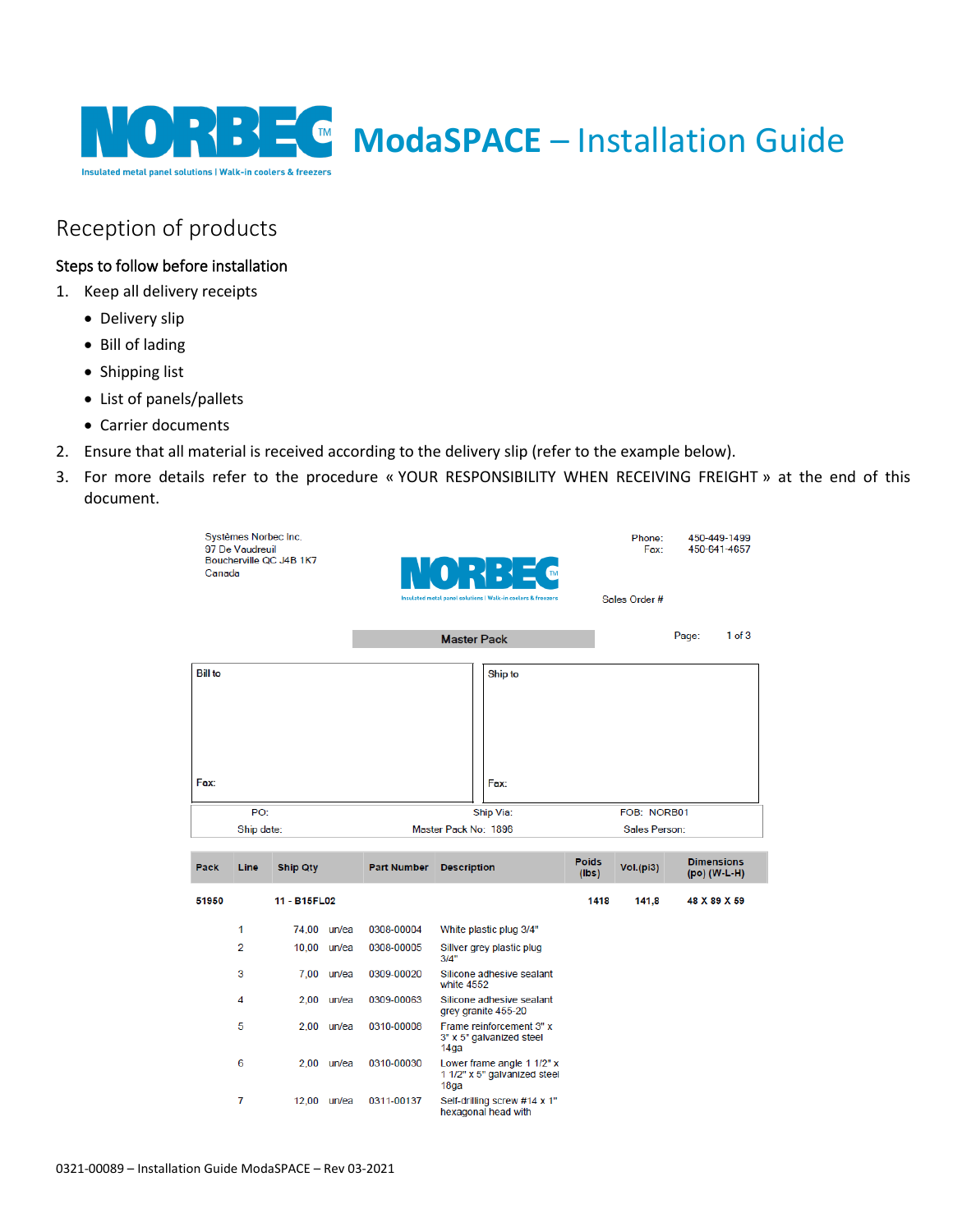

## <span id="page-3-0"></span>Installation instructions

## <span id="page-3-1"></span>Placement of the walk-in

- 1. Determine exact walk-in location with customer.
- 2. Trace exterior placement of walls as indicated on your assembly drawing. When tracing, it is important to respect the minimal spacing (2'') between walk-in and building walls.
- 3. Ensure that there is no interference in the space that the cold room will occupy (width, length, height).



## <span id="page-3-2"></span>Surface preparation



**IMPORTANT**

- Make sure surfaces are clean and dry.
- Make sure installation surface is leveled (Max ¼" at 10').
- 1. If the installation surface is not leveled, adjustment must be made by pouring self leveling concrete.
- 2. Installation of screed may be done directly on the floor following instruction details from Norbec supplied with the cold room.
- 3. If it is impossible to level the floor, make sure all panels are installed following the same plane.

## <span id="page-3-3"></span>The new design of the ModaSPACE panels

## <span id="page-3-4"></span>Specifics

You are ready to install panels of a unique design in North America. Before proceeding here is an overview of the specifics of these panels:

- An attachment track system providing a hanging interface every 2" is integrated into the perimeter of the ceilings and floors. It is this new system that allows for the modularity of the panels. Each panel can be interchanged to accommodate unforeseen site conditions.
- Flat joints: the male & female profiles of the panel joints have been replaced by flat joints allowing a better modularity and an easier integration in the production line.
- "Hybrid" hooks: male and female camlock fasteners are now universal: each fastener has a hook and a locking pin that once again allows for better modularity. These hooks can accommodate studs to facilitate the alignment of the panels and are activated with a hexagonal key.
- The wall dividers and wall corners are made in the form of "posts" that are quick to identify and easy to handle. The interior corners feature a chamfer that ensures efficient cleaning and compliance with NSF requirements.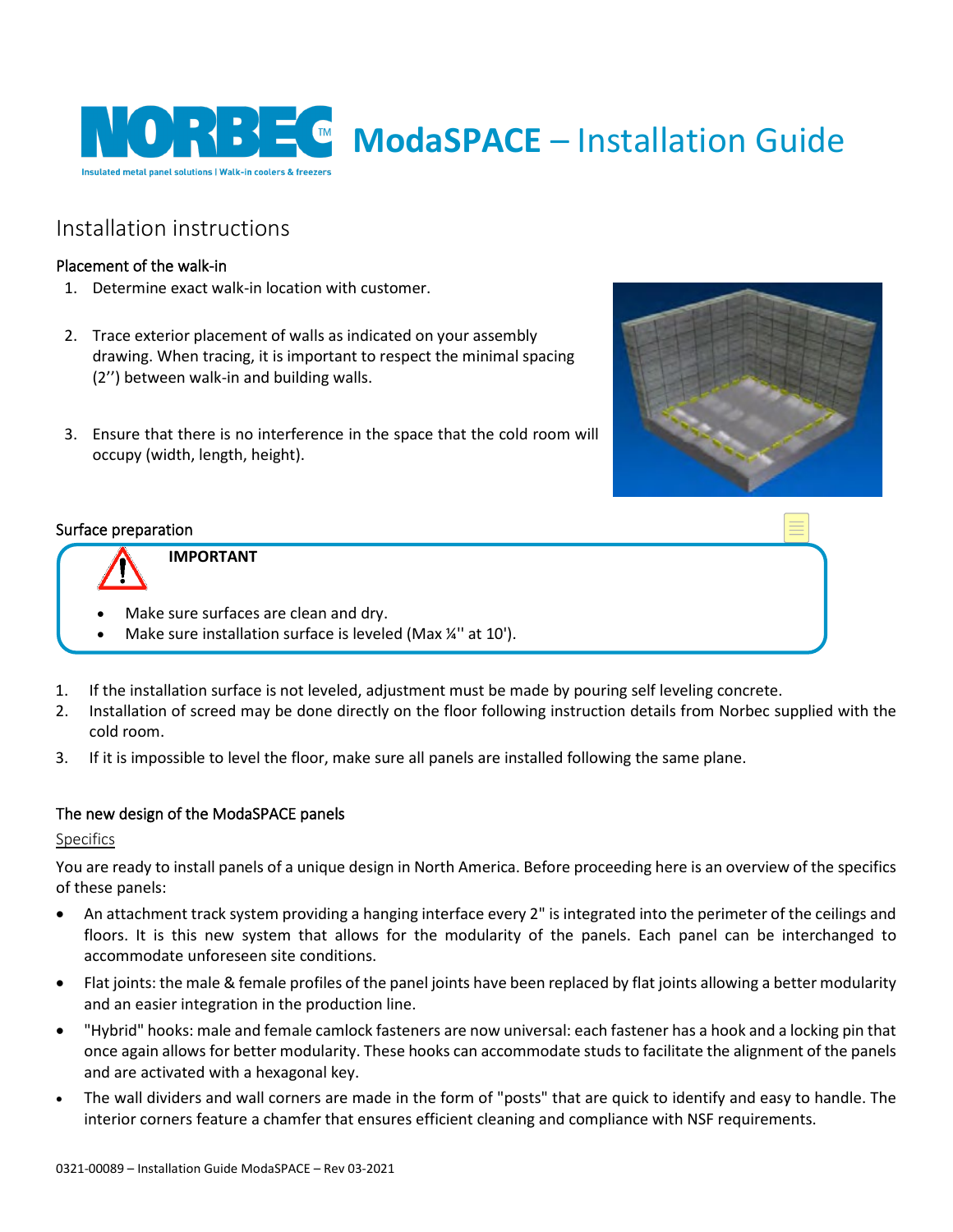

### <span id="page-4-0"></span>Performance



#### *Camlock pull out strength*

Hybrid camlocks have been subjected to traction tests that have shown that their pulling effort (in foam) is superior to that of traditional camlock fasteners with a metal casing.



#### *Shear resistance of flat joints*

To simulate a load applied to a ceiling, Norbec performed shear tests and the performance of the hybrid camlock fasteners are superior to those of traditional cam ties with metal casing thanks to their effective adhesion in the foam.



.

#### *Sealing of flat joints*

Air infiltration tests (positive/negative pressurization) and thermal imaging IR analyzes around panel joints demonstrated that flat joints are as effective as malefemale joints.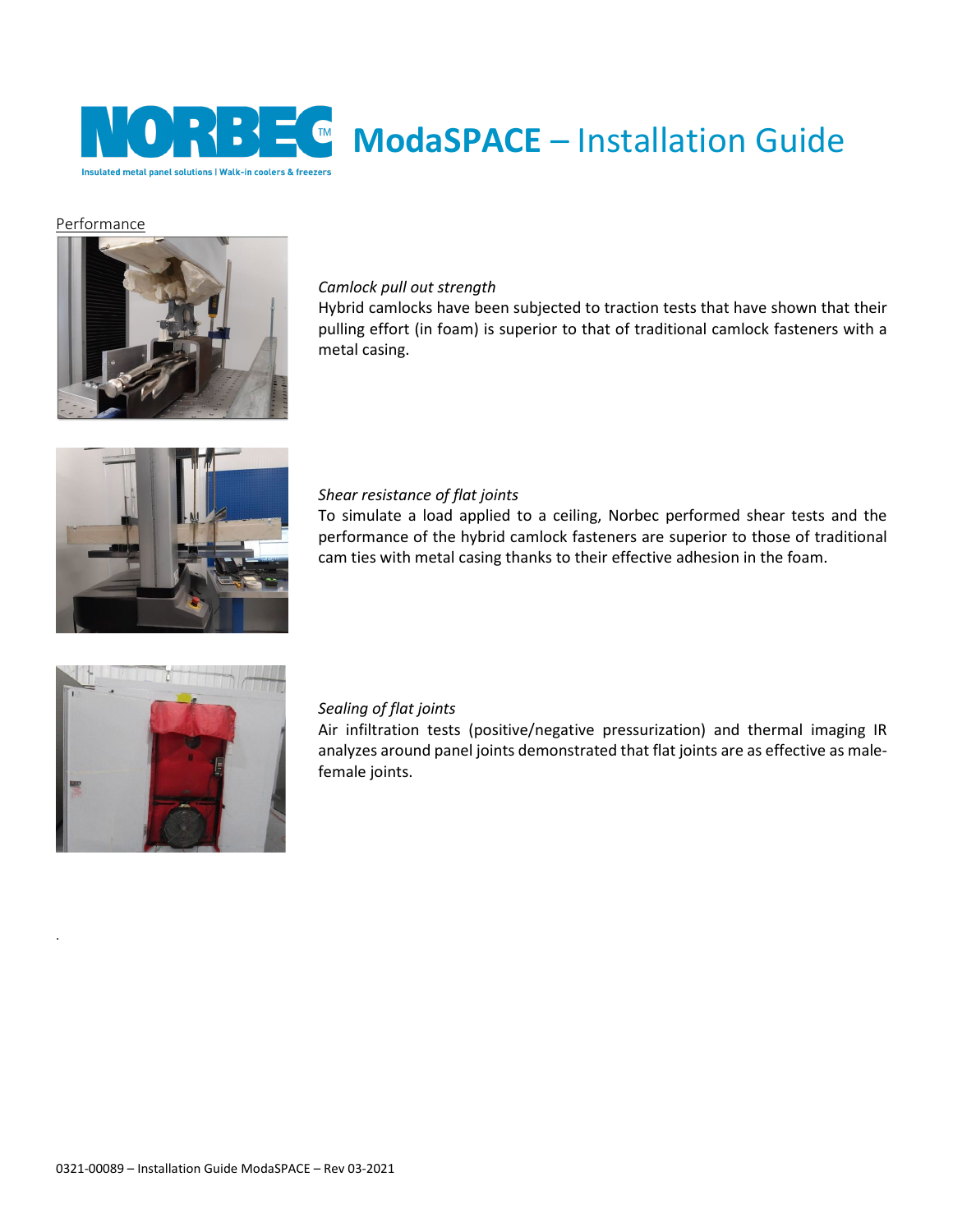

## <span id="page-5-0"></span>Panel installation



## **IMPORTANT**

- Gloves should be worn when installing panels.
- A two-person crew is preferable to install a walk-in. Some panels may be too long or heavy to be handled alone.
- It is recommended to allow for 12 hours before using your cold room.

## <span id="page-5-1"></span>General

To install the panels, you will need the various elements provided by Norbec:

- A hexagonal key
- 4" Screeds (to accommodate the walls on the concrete slab)
- Panel alignment studs
- Injected transition moldings (to fill openings under dividing walls)
- One or more silicone tubes (for some finishes)
- Plastic caps (to seal camlock fasteners activation holes)
- Stainless or galvanized steel angles (to secure door frames)
- Pre-painted steel moldings (for finishing with adjacent walls)
- Floor spacers trim moldings
- Nail anchors (to fix door bottom angles and floor screeds)
- Self-tapping screws
- 1. Before installing a panel, make sure the plastic protective film (SPV) is removed.
- 2. Plastic studs come with the kit. They can be used (1 at each end of the hook) to facilitate the alignment of the panels.



Alignment Stud

3. Norbec panels are designed to fit so that the camlock fasteners are activated from the inside. The panels are equipped with "hybrid" camlocks (male and female at the same time) on either side of the joint. However, there is no need to activate the two hooks that make up a connection. It is recommended to always activate the hook on the same side of the joint.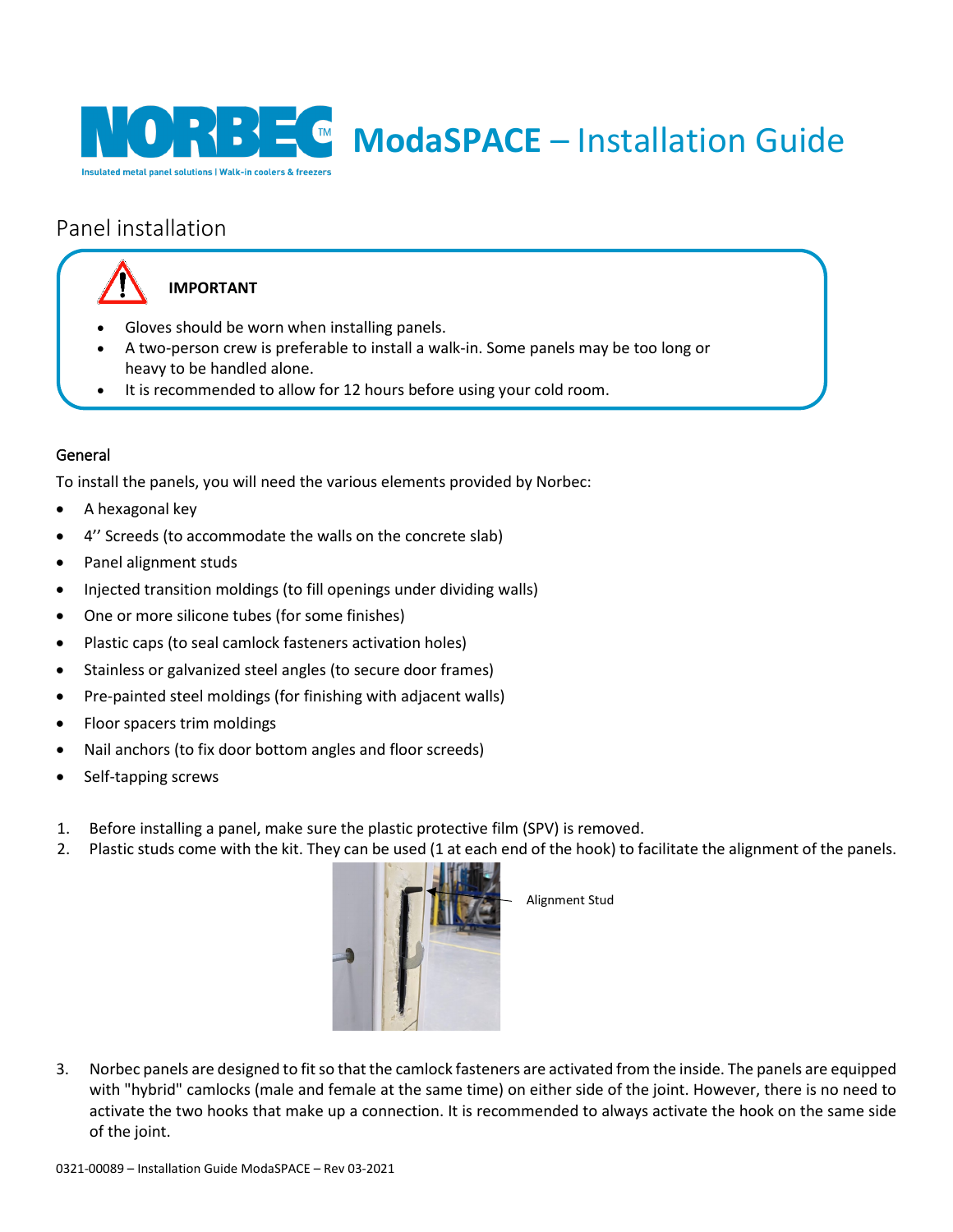

## <span id="page-6-0"></span>Floor

1. For a room with insulated floor, install floor panels (identified 0614-XXXXX) following the assembly drawing supplied with your installation kit. As mentioned, floor leveling is critical to obtain a conclusive result.

## <span id="page-6-1"></span>Walls installed on floor panels

- 1. For rooms with a floor, the wall panels (identified 0612-XXXXX) can be installed in line with the attachment track system provided in the floor panels. Preferably start with a corner (previously assembled with another wall panel) in order to have a good alignment with the floor.
- 2. Continue assembling the remaining wall panels as shown in the installation assembly drawing.

## <span id="page-6-2"></span>Walls installed directly on the floor

- 1. When the walls are not supported by floor panels, apply a silicone adhesive (supplied by Norbec Systems) to the floor as indicated on the installation guide provided with the room.
- 2. Install the screed on the adhesive, making sure that there is no empty space under the screed.
- 3. According to the detail, fasten the screed to the floor with the anchors indicated, following the spacing indicated.
- 4. Screed junctions must be filled with silicone to ensure air tightness. Cut screeds at a 45-degree angle at corners. The inside of the screed will need to be notched ½'' to accommodate the chamfer of the inside corners of the panels. Fill with silicone once the panels are installed.



Notch over ½ ''



- 5. Position the panels, making sure that each panel is level or follows the same plan to ensure a better seal between the ceiling and the wall.
- 6. The alignment studs will ensure proper horizontal alignment of the wall panels.
- 7. If too much space is created in the screed, urethane must be sprayed to fill the void.

## <span id="page-6-3"></span>**Ceiling**

- 1. Install ceiling panels (numbered 0613-XXXXX) following assembly drawing provided.
- 2. Tighten the camlocks fasteners between each ceiling panel and then adjust the alignment with the walls before locking the wall/ceiling connections.
- 3. The plastic alignment studs can also be used to facilitate the alignment.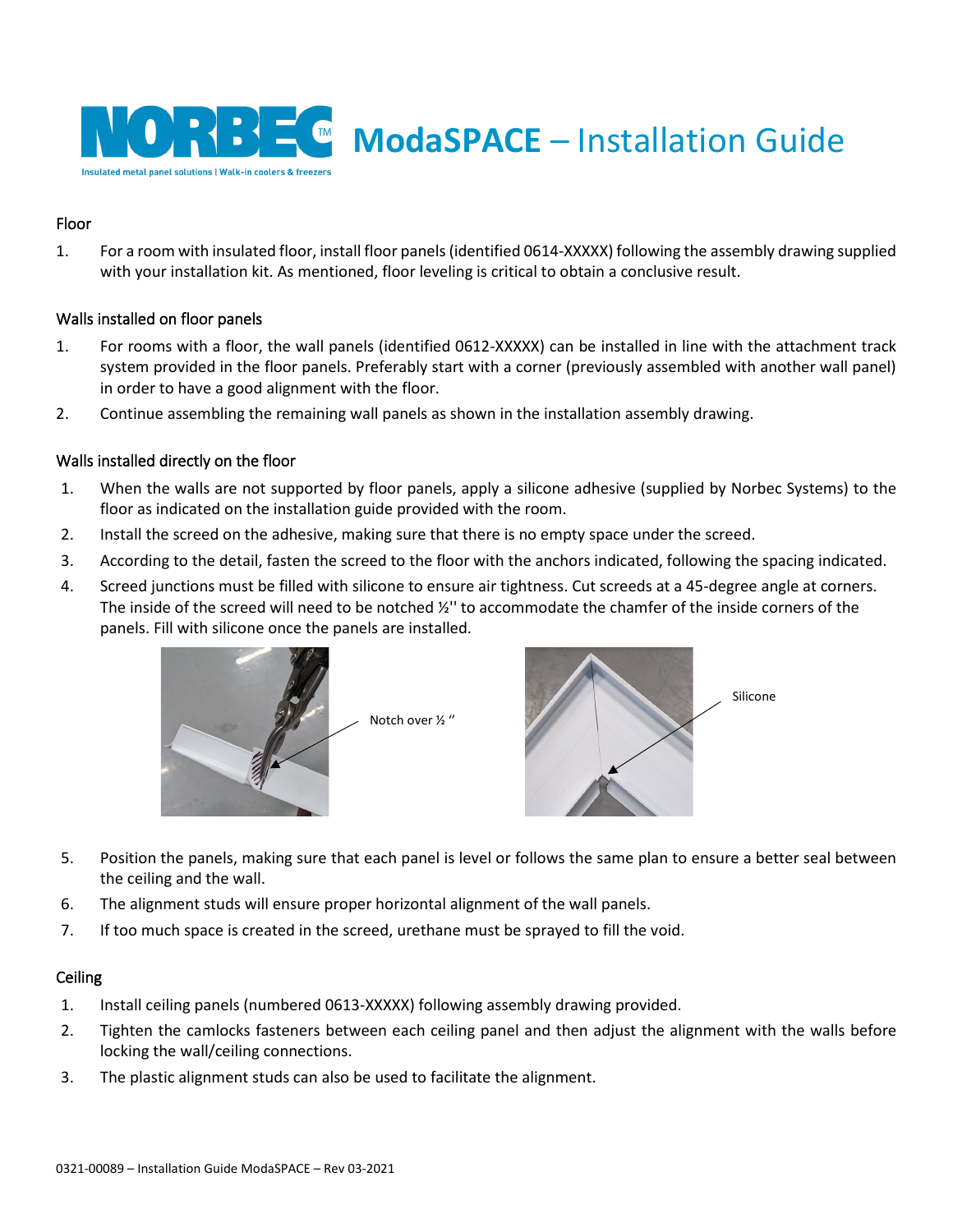

## <span id="page-7-0"></span>Finishing stage

- 1. Once all the panels are in place, tighten all the camlock fasteners.
- 2. Insert caps that hide the hook holes. Use white caps if the walls are white. Gray caps will be provided for panels with galvanized, stainless or aluminum finishes.
- 3. If the installation has two or more rooms (combos) and a divider wall separates a room with flooring from a room without flooring, you will notice (under the posts dividing walls) spaces to fill with the "injected transition moldings" (PVC blocks filled with polyurethane) of 1'' x 5'' x 4'' provided with the shipping kit. Insert the block into this space and seal with the silicone provided.



- 4. Install the floor spacer trim moldings according to the details included in the installation drawing.
- 5. If necessary, install the foot pedals at the bottom of the doors according to the details included in the installation guide.
- <span id="page-7-1"></span>6. Install door frame bottom reinforcements according to the details included in the installation guide.

## Refrigeration

All types of refrigeration systems must be installed by a certified refrigeration specialist.

Once the installation is finished, complete the form titled*: Quality Control for Walk-In and Refrigeration Installation* and send it back as indicated.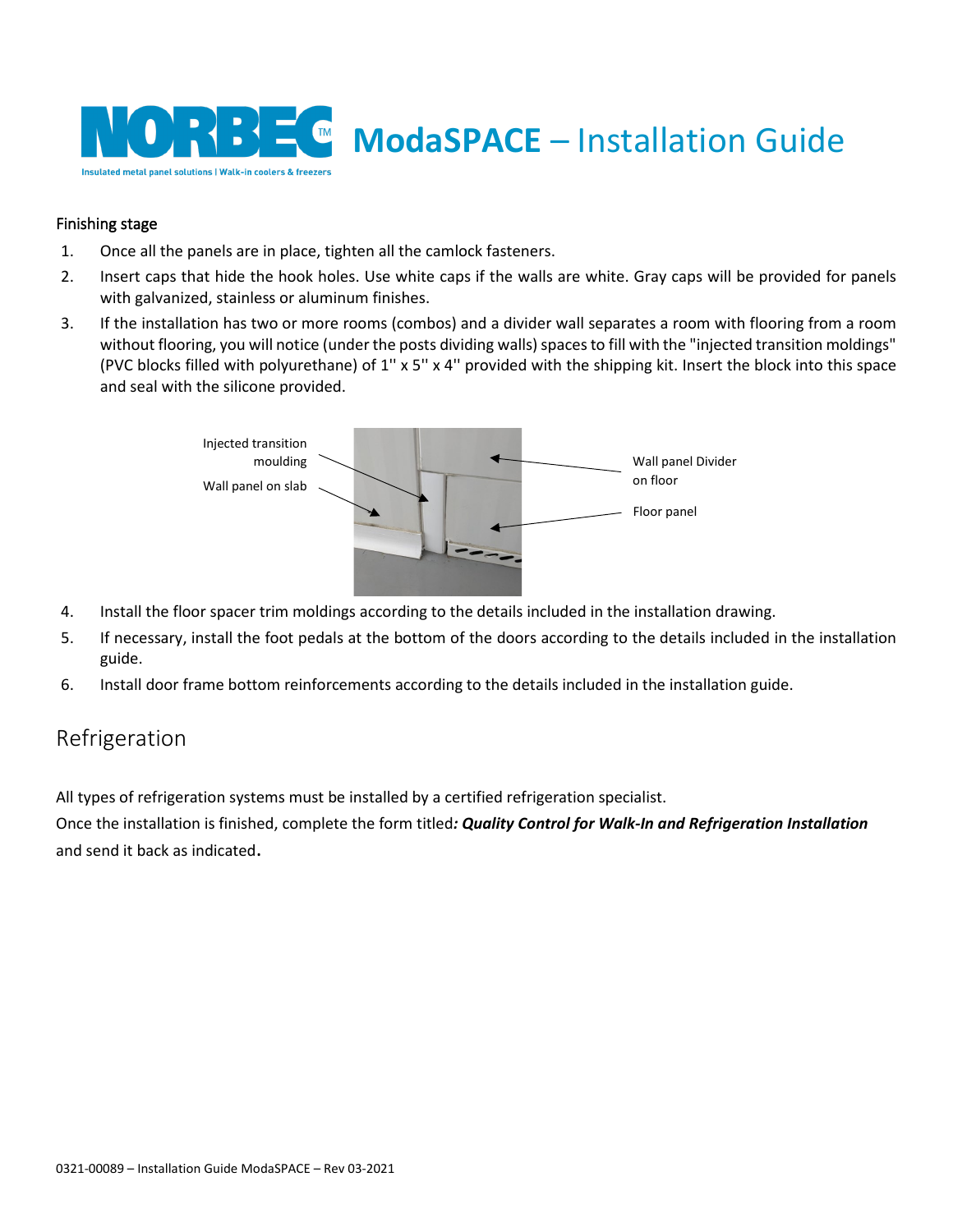

## <span id="page-8-0"></span>Electricity

- 1. A certified electrician must make the electrical connection(s) between walk-in and building electrical systems.
- 2. In case the lights are not installed, it is important to refer to the sealing details of the piercings (below). These details can be applied to most duct drills.
- 3. If an IM4 control module is provided, please refer to the Annex.